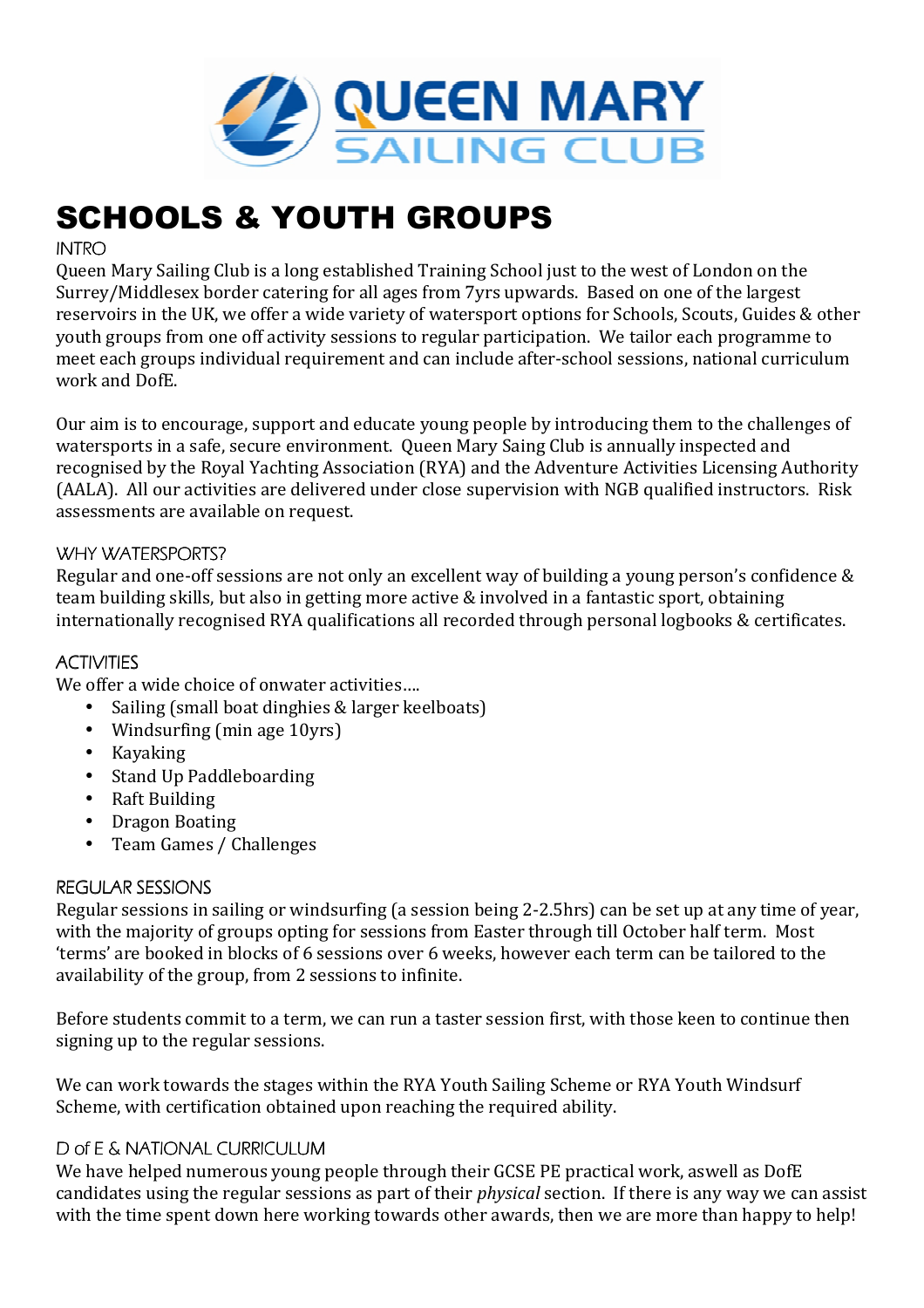#### ONE-OFF SESSIONS & ACTIVITY DAYS

Anywhere from 6 participants up to 60 participants! Combinations of sailing, windsurfing, kayaking, stand-up paddle boarding, raft-building and team games can be bolted together to make up an activity day, or alternatively pick your favourite activity and come for half a day! Any level of catering is available.

- A full day programme example: 0930 – Arrive, Introductions, Safety & Change 1015 – Activity 1 1200 – Lunch 1300 – Activity 2 1430 – Activity 3 1600 – Change & Prize-giving
- 1630 Depart

## PRICES

Due to the flexibility in each programme, it is best to discuss your requirements with a member of the Office Team to get an accurate idea of price. As a guide:

| <b>2hr Taster Session</b> | Dinghy Sailing:                      | £10 per person                     |
|---------------------------|--------------------------------------|------------------------------------|
| (offered March,           | min age of $8$                       |                                    |
| April, May)               | Windsurfing:                         | $£10$ per person                   |
|                           | min age of 10                        |                                    |
| <b>Regular Sessions</b>   | £120 per group                       | Alternatively we offer             |
|                           | per session*                         | our scheduled                      |
|                           | (with multiple                       | ' <b><i>midweek terms'</i></b> run |
|                           | groups sizes                         | from 1600-1815,                    |
|                           | available)                           | where students book                |
|                           |                                      | on independently to                |
|                           |                                      | the school.                        |
| <b>One-off Sessions /</b> | range from £20 per person to £40 per |                                    |
| <b>Activity Days</b>      | person depending on the activity,    |                                    |
|                           | duration and number of people taking |                                    |
|                           | part                                 |                                    |
|                           |                                      |                                    |

\* a group is based upon 6 students. Multiple groups are available

#### PARTICIPANT & SCHOOL REQUIREMENTS

Participants are not required to be able to swim, but need to be confident in and around water. Queen Mary provide EU approved 50N Buoyancy Aids for all participants afloat, as well as wetsuits. Each participant would need to bring with them:

- Swimwear
- Towel
- Shoes (old trainers or wetsuit shoes)
- Completed OM Health & Water Confidence Declaration form (issued at time of booking)

A group representative (whether a teacher, leader or a parent) will need to take the group coordinator role and liaise with QM in the set up of the programme. Once it is all set up they need not be onsite during the sessions (however they are more than welcome to get involved!).